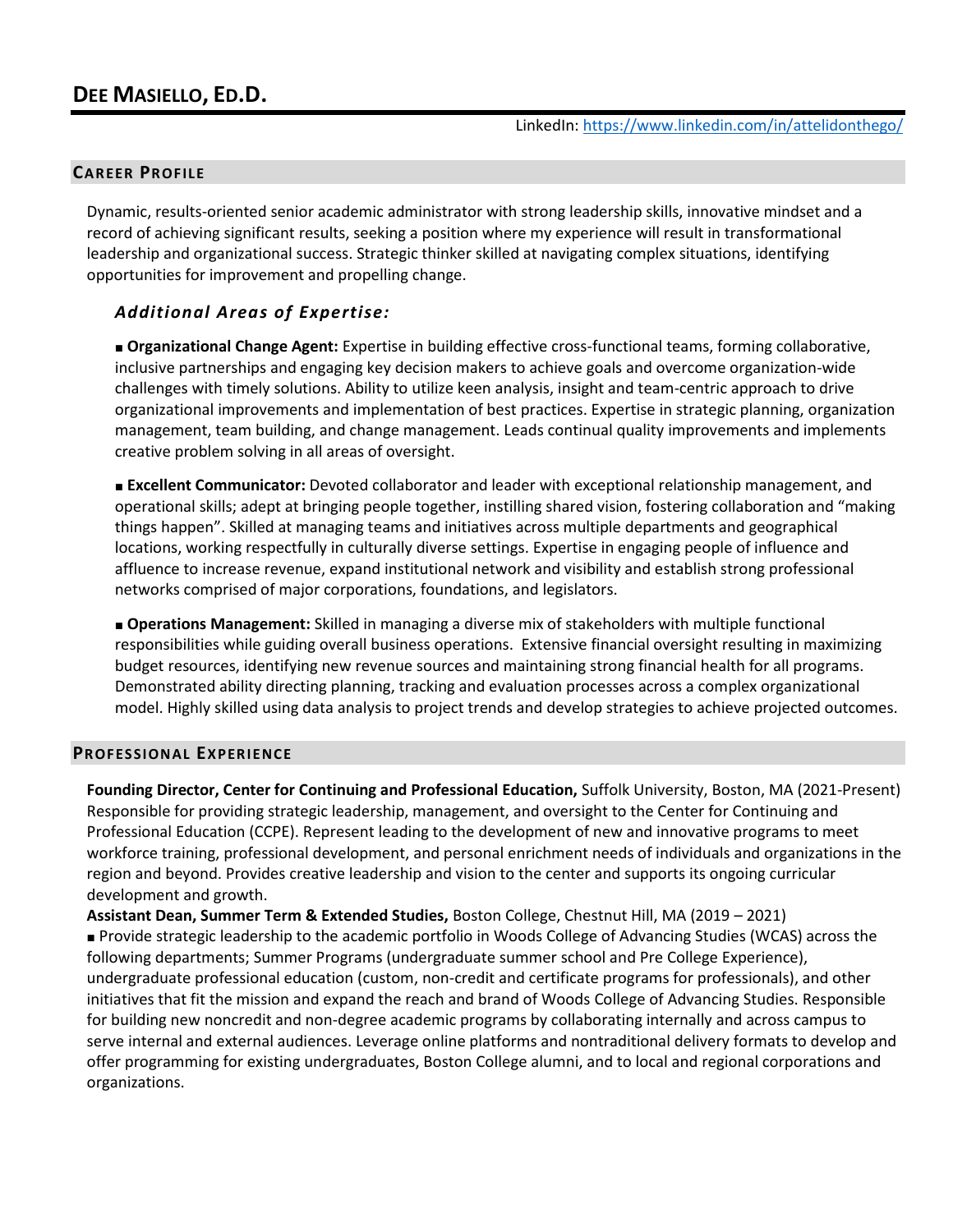**Director of Boston College Summer Session**, Boston College, Chestnut Hill, MA (2016 – 2019)

■ Charged with strategic leadership of operational, financial, recruitment, enrollment, and marketing activities that support the Boston College Summer Session. Scope of work includes leading annual organization across 15+ academic departments to develop a schedule of over 160 undergraduate on-ground, online, and hybrid format courses delivered over a 12 week summer term. Assumed oversight of multi-million dollar Summer Session budget; faculty selection and hiring, student registration processes, room scheduling, and supervision of student advising services. Managed special course and program development, design and implementation.

■ Led the execution and growth of the Boston College Experience (BCE) program for high school's students bringing 250 + high achieving high school students to campus for a six-week residential college experience. Supervision of two part-time support staff, 10+ part time BCE faculty, dotted line management of five members of operational staff and 20 temporary annual summer residential staff. Served on the Marketing and Enrollment Strategy, Data Management, and Online Education Policy committees.

# *Key Accomplishments:*

■ Exceeded undergraduate enrollment YOY numbers by 15% for summer 2017 and by 17% for summer of 2018; 40% for summer 2019.

- Exceeded BCE applications YOY by 100% and enrollments by 150% for summer 2017, 40% enrollment increase YOY for 2018 and on track for additional 40% enrollment increase for summer 2019.
- Redesigned operations for the undergraduate course-scheduling process for summer session resulting in ability to market offerings earlier and aligned with our competitor deadlines.
- Oversaw the redesign of the Summer Session and BCE website and application processing system. Collaborated with The Lynch School of Education to develop an international summer study abroad program.

# **Dean of the School of Continuing Studies**, Dean College, Franklin, MA (2014 – 2016)

■ Redesigned and implemented operational processes including establishment of comprehensive strategy to meet enrollment, revenue, and growth goals for the School of Continuing Studies (SCS) regionally, domestically and internationally. Managed marketing, admissions and recruitment, advising and retention, faculty management, new program development and design, and outreach activities. Reviewed and revised courses of study while administering state and federal regulations. Reviewed course classifications, methods of instruction and assessments. Supervised the Director of Operations and Assistant Director of Admissions and Recruitment, and a part-time marketing consultant.

# *Key Accomplishments:*

■ Exceeded summer programs and fall 2015 enrollments goals by 8% and 12% respectively and revenue targets by 17% and 12% respectively. Exceeded winter intercession 2016 program enrollments by 20% and revenue target by 21%.

■ Lead the strategic redesign of School of Continuing Studies marketing and communications activities resulting in 33% increase in lead generations and 25% increase in conversions.

■ Designed and lead execution of process, policy and design operations for the online B.S. and A.S in Business degrees, including obtaining NEASC approval.

■ Researched, developed and launched new certificate programs in Fundraising, Cybersecurity Studies and Sport Based Youth Development.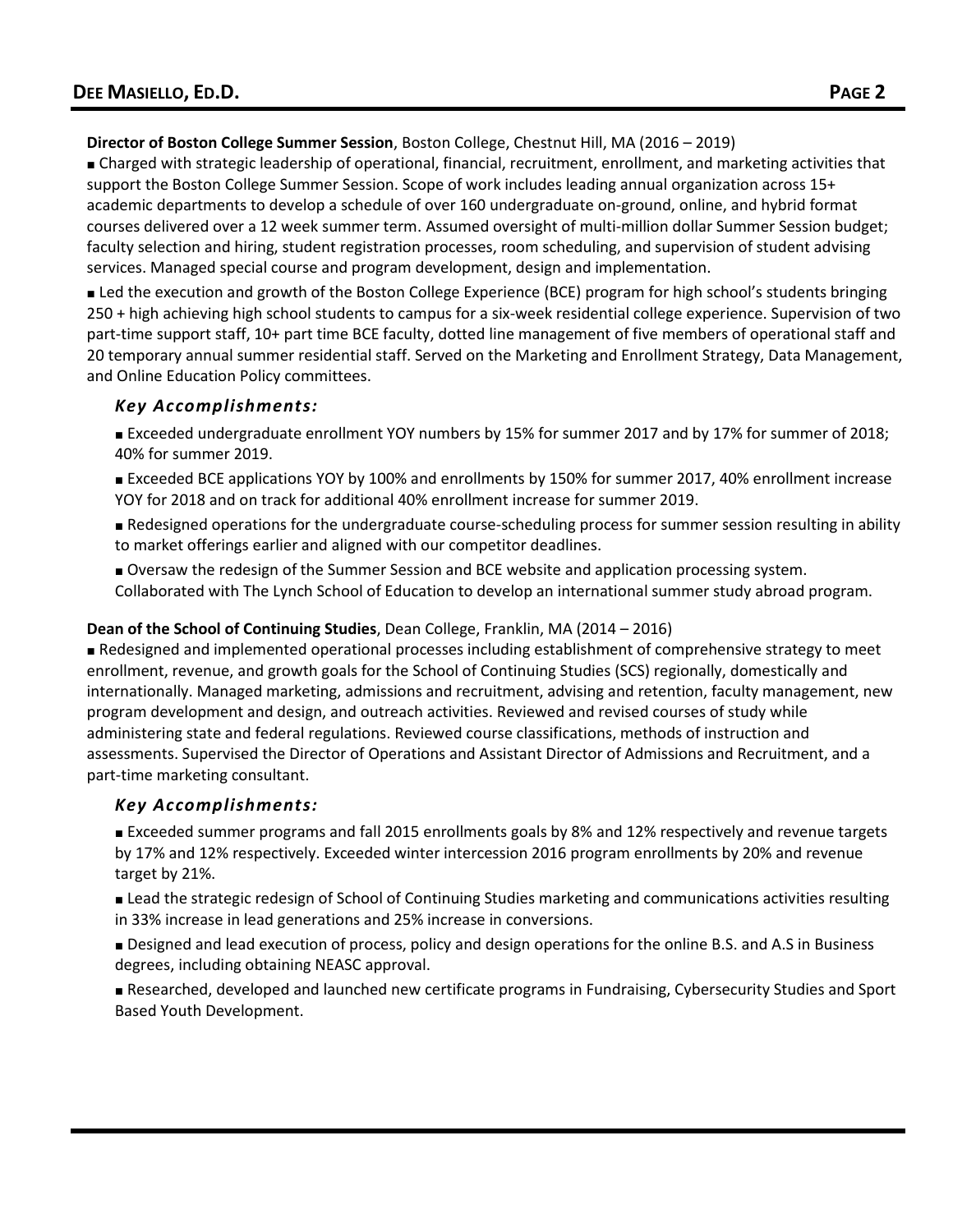#### **PROFESSIONAL EXPERIENCE (CONT.)**

**Asst. Dean of Graduate Faculty & Academic Affairs**, Northeastern Univ.: College of Professional Studies (2011 – 2014) ■ Managed strategy and operations for the Leadership portfolio of graduate programs including the MS in Leadership, MS in Project Management, MS in Communications, MS in Sports Leadership, and MS in Nonprofit Management. Developed and executed enrollment strategy, marketing and program-based business development. Supervised program personnel including 11 full-time faculty and 3 full-time professional staff.

■ Oversaw budgets and instructional resources. Led the migration of on ground programs to online and corporate delivery, and established and managed linkages to other Colleges within the university. Launched foundation programs offered at the Charlotte Campus. Implemented regular review and revision of courses of study and enforced state and federal regulations; reviewed course classifications, methods of instruction and assessments.

#### *Key Accomplishments:*

■ Established articulation agreements with domestic and international universities to expand online certificate offerings within graduate leadership portfolio of programs. Efforts resulted in 50% increase in enrollments for Project Management within the first year.

- Established processes, developed curriculum and taught pilot online cooperative education program.
- Championed the development of program-specific industry advisory boards to inform curriculum and support external educational partnerships to drive enrollments, resulting in redesign of the concentration curriculum for Master of Leadership in Sports Management and the developed of a Managing Technical Teams certificate within the Project Management program.

**Director of Online MBA Programs**, Northeastern University: D'amore-Mckim School of Business (2006 – 2011) ■ Engineered the initial operations for the Online MBA program including oversight of all program administration activities, faculty and student support, and marketing and enrollment strategy. Managed multi-million-dollar budget and maintained oversight of revenue share reconciliation. Oversaw all program contracts and worked with legal counsel to ensure compliance with vendor relationships. Served as program liaison to internal and external constituents including media interviews and compiling ranking information. Supported *Executive Education* and *IFS* activities involving the online population to launch hybrid-learning programs with IBM and Raytheon.

### *Key Accomplishments:*

- Launched three international partnerships with IBM in India, China and the Philippines resulting in total enrollments of over 100 students in the Online MBA in the first year.
- Working with several NU internal departments and led a taskforce to secure federal financial aid eligibility for online MBA students. Surpassed ten year projected enrollments and revenue in year four by 20%.
- Managed integration of technologies across multiple departments to ensure smooth delivery of online platform and student enrollment for over 80% student retention.

**Manager of Graduate Recruitment**, Northeastern University: D'amore-Mckim School of Business (2005 – 2006) **Manager of High Tech MBA**, Northeastern University: D'amore-Mckim School of Business (2001 – 2005)